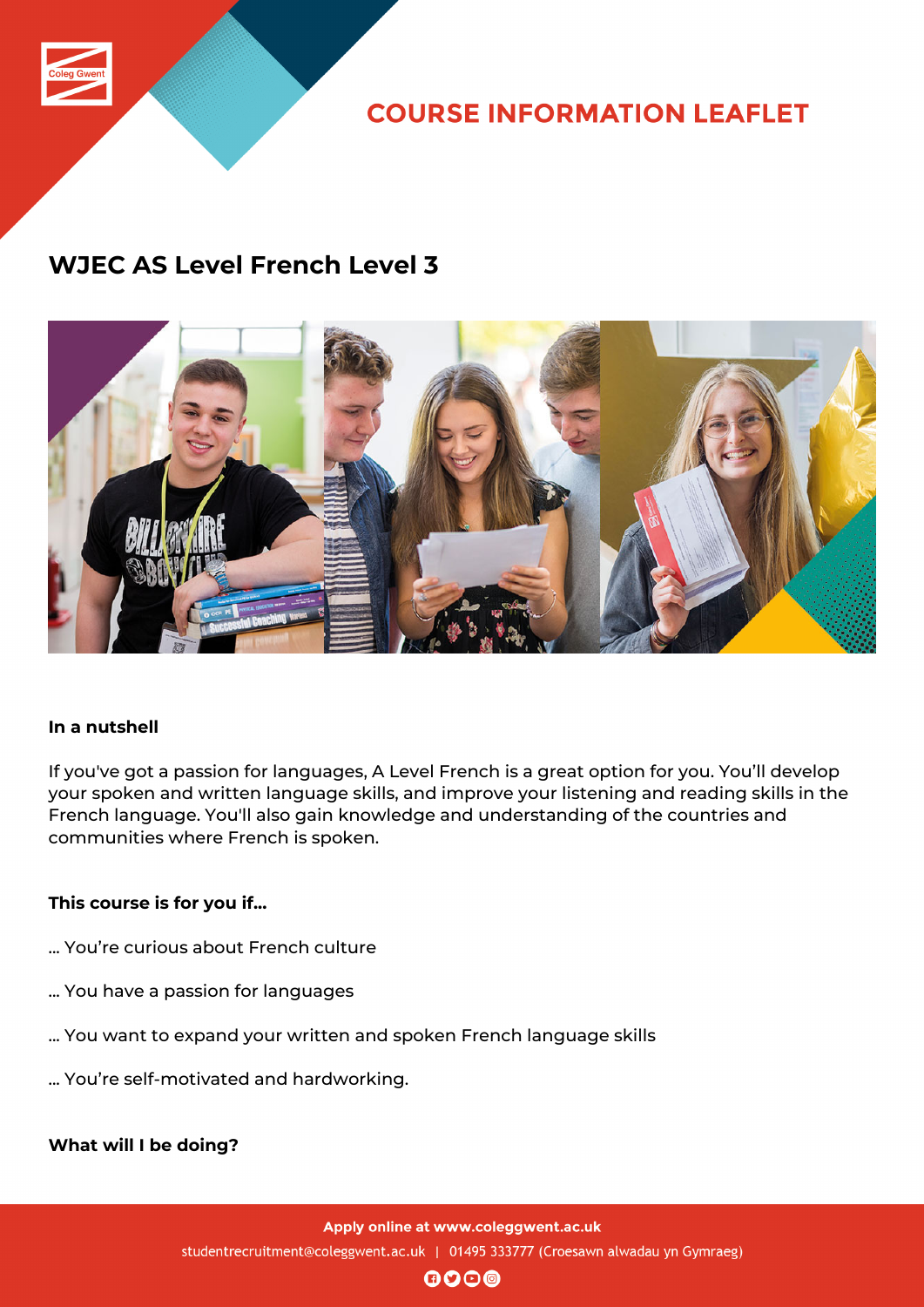

# **COURSE INFORMATION LEAFLET**

During your French A Level, you'll study of authentic materials, including films and books to help develop your understanding and knowledge of the language. The speaking aspect of the language will be enhanced with weekly conversation sessions with a French assistant.

AS Level - all language work for AS will be based on the following themes:

Theme 1 – Being a young person in French-speaking society Theme 2 – Understanding the French-speaking world You'll also study one film at AS Level.

A Level - you'll examine the following themes:

Theme 3 – Diversity and difference Theme 4 – France 1940-1950: The Occupation and the Post-War years You'll also study one literary text at A Level.

You'll be assessed via oral, written, translation, reading and listening examinations. Once completed, you'll achieve:

AS Level French A Level French Skills activities

English and Maths

#### **[What is expected](http://www.coleggwent.ac.uk/index.php?option=com_content&view=article&id=2314) of me?**

To enter this course, you'll need a minimum of 5 GCSEs at Grade C or above, including English/Welsh First Language, Maths/Maths Numeracy and Grade B in French.

You'll need a genuine interest in the French language and francophone countries. Full commitment to attendance is required, as is respect for others, enthusiasm for the subject and self-motivation. You'll be continually assessed and there is an expectation that you'll continue your studies and coursework during your own time.

#### **What comes next?**

An advanced qualification in French will be welcomed and valued in the workplace, as well as on a wide variety of Higher Education courses. At degree level, French can be studied

Apply online at www.coleggwent.ac.uk

studentrecruitment@coleggwent.ac.uk | 01495 333777 (Croesawn alwadau yn Gymraeg)

 $\mathbf{0}$  $\mathbf{0}$  $\mathbf{0}$